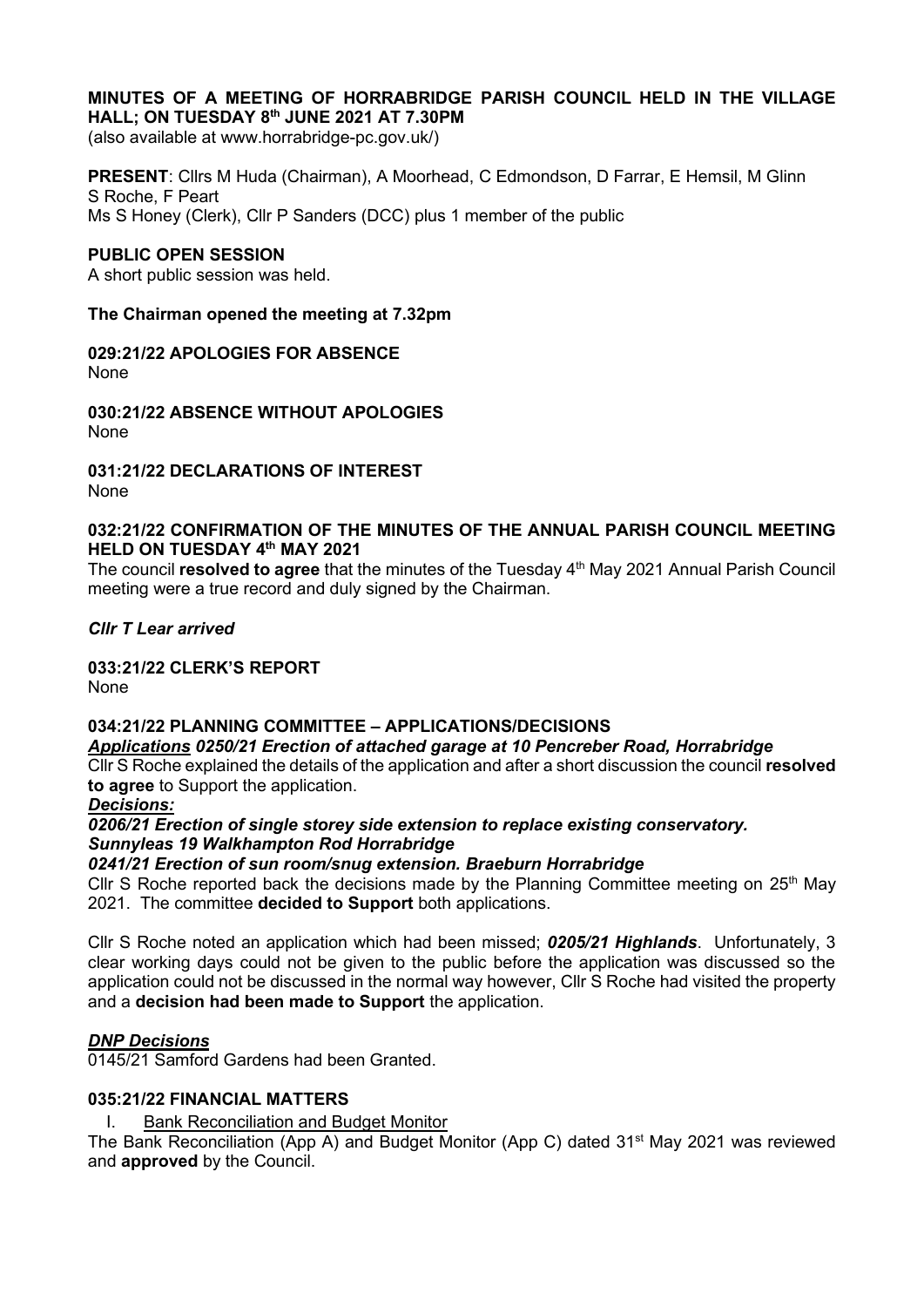Cllr E Hemsil asked the Clerk why the General Contingency figure of £13,264.67 in the General / Contingency Funds box in Appendix A; had been arranged as so.

The Clerk reminded Cllr E Hemsil that when she had joined the council no Bank Reconciliations had been performed and she had compiled the Appendix A from a standard NALC template where (as noted on the template) a 1/3<sup>rd</sup> of a council's income was recommended to be held as a general reserve. She reminded Cllr E Hemsil that the format had been produced each month with a similar figure for nearly three years.

Cllr E Hemsil stated that he did not agree with the figure and would be holding a Finance Committee meeting in order to consider removing it.

II. Consideration of approval of the following Payment List (App B) and Clerk's and Staff pay for May 2021

| May 2021 Payment List   |             | <b>Appendix B</b>     |               | June 2021 meeting |  |
|-------------------------|-------------|-----------------------|---------------|-------------------|--|
|                         |             |                       |               |                   |  |
| <b>Name</b>             | <b>Date</b> | <b>Description</b>    | <b>Amount</b> |                   |  |
| <b>PPLPRS</b>           | 14/05/21    | Music Licence         | 165.36        |                   |  |
| <b>Vincent Tractors</b> | 13/05/21    | Kubota repair         | 160.95        |                   |  |
| <b>Yelverton Garage</b> | 30/04/21    | Diesel truck          | 71.05         |                   |  |
| Sparling /Mr S Roche    | 18/05/21    | Materials disposal    | 25.44         |                   |  |
|                         |             | reimburse             |               |                   |  |
| <b>Vincent Tractors</b> | 20/05/21    | fan belt              | 25.92         |                   |  |
| Ms S Honey              | 20/05/21    | stamps                | 10.20         |                   |  |
| Mr M Huda               | 20/05/21    | paint for wheelbarrow | 15.00         |                   |  |
| Mr D Full               | 06/05/21    | repair items          | 39.48         |                   |  |
| Mr D Full               | 17/05/21    | repair items          | 5.50          |                   |  |
|                         |             |                       |               |                   |  |
| <b>TOTAL</b>            |             |                       |               | £518.90           |  |

The Council **approved** the payment list and the Clerk's and staff salaries.

# **036:21/22 PROGRESS REPORTS**

None

# **037:21/22 OPEN SPACES REPORT**

Cllr C Edmondson informed the council that there had been an incident of misuse of the disabled swing. It had since been padlocked and the key was held at the London Inn public House.

It appeared that the dog poo bins had not been emptied and after making enquires of WDBC Cllr C Edmondson informed the council that they should now be emptied three times a week.

# **038:21/22 TO AGREE TO ADOPT THE NEW WDBC CODE OF CONDUCT**

Cllr S Roche felt there was no need to change the Code the council already had. After a short discussion the council **resolved to agree to adopt the new code after a show of hands 7:2**. Cllrs E Hemsil and S Roche disagreeing.

Cllr F Peart asked the council if the Clerk could make a note of the paragraph (extract taken from the Local Government Association Model Councillor Code of Conduct) *"Importantly, we should be able to undertake our role as a councillor without being intimidated, abused, bullied or threatened by anyone, including the general public.";* that refers to the emphasis on bullying included in the new Code; on the council's website.

The council **resolved to agree** to the suggestion.

# **039:21/22 TO AGREE TERMS OF REFERENCE FOR THE FOLLOWING COMMITTEES; PERSONNEL, PLANNING, OPEN SPACES, FINANCE**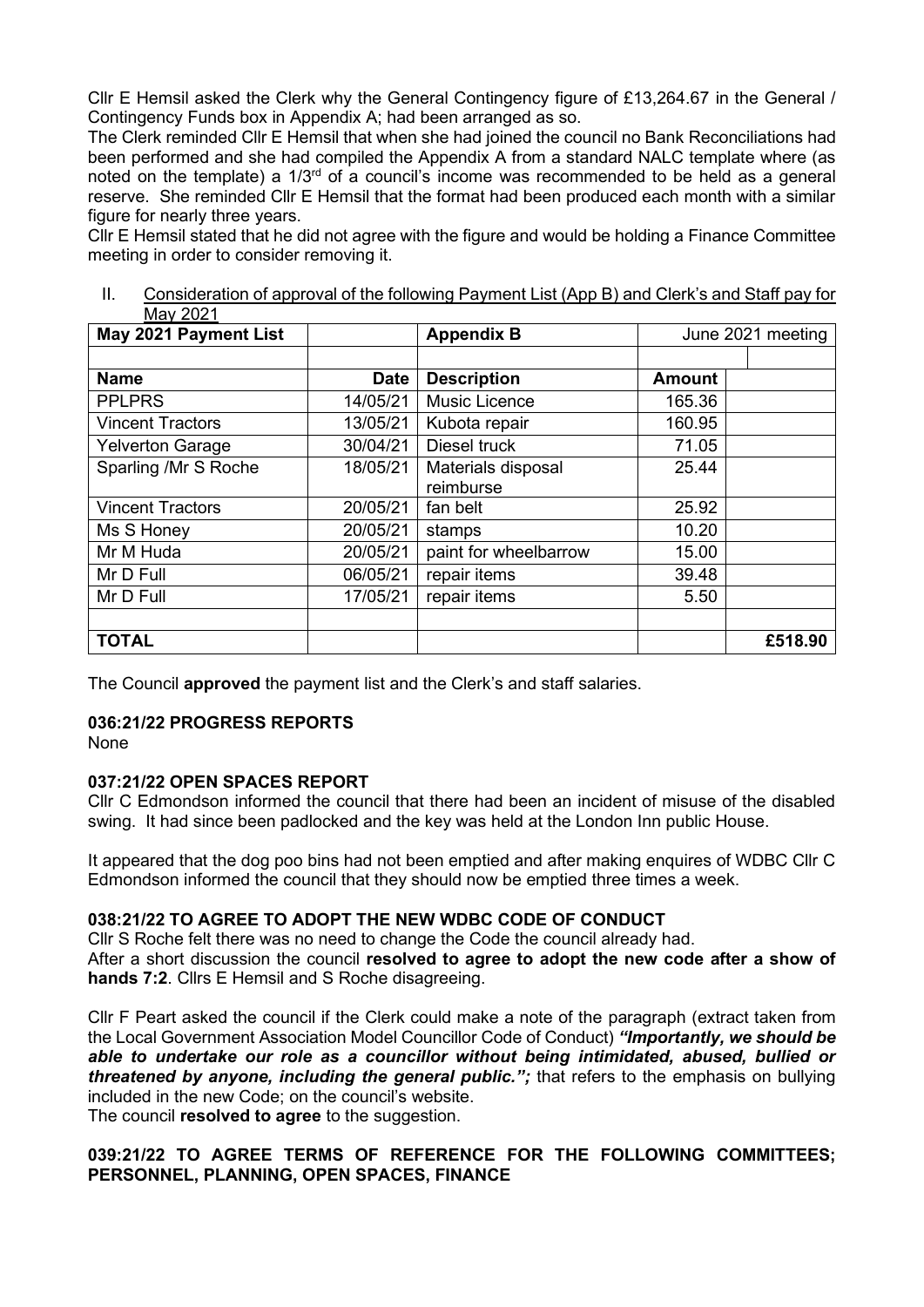After some deliberation and discussion, the council **resolved to agree** to adopt all of the Terms of Reference, with a few amendments to each that were agreed at the time.

### **040:21/22 TO AGREE IN RETROSPECT THE ATTENDANCE OF CLLR F PEART ON DALC COURSE "EMOTIONAL RESILIENCE FOR COUNCIL OFFICERS" BOOKED UNDER SO 17(H) EMERGENCY BUSINESS £30.00 PLUS VAT**

The council **resolved to agree,** in retrospect, the attendance of Cllr F Peart on the course.

### **041:21/22 WEIR PARK TREE WORK REQUEST FOR DISCUSSION AND AGREEMENT**

Cllr M Glinn informed the council that a request had been received from a homeowner to perform trimming to some overhanging branches; however, the trees were in a conservation area so permission should be sought from DNP. Mr B Beasley, of DNP would have the final say in the matter.

#### **042:21/22 TO DISCUSS AND AGREE FINAL COURSE OF ACTION AND MONETARY AMOUNT OF REPAIRS TO ROPE SWING EQUIPMENT IN WEIR PARK PLAYGROUND**

A detailed discussion took place regarding not only the original repairs and quotes identified from the RoSPA report, but also extra works to supporting poles identified since.

The council **resolved to agree** that Cllr C Edmondson would contact the original installer and obtain the TOTAL installation costs of a whole new unit for the Rope Swing and Extending Swing in order to confirm that any replacement would be compatible with existing fittings/footings and report back. Cllr Hemsil asked the council if there was credit balance with Huck of £1000. This would be investigated.

Cllr D Farrar enquired whether the equipment was still considered safe to use. In reply she was informed the RoSPA report had not identified otherwise.

### **043:21/22 BOROUGH AND COUNTY COUNCILLOR REPORTS**

Cllr P Sanders informed the council that the first meeting of the new DCC councillors had been held. New training and re-training for new and existing councillors alike was in place.

The Locality Budget had been frozen but application forms were now available on the website.

Regarding the planning application for the Caravan Park at Magpie, had noted a satisfactory solution had been obtained.

He informed the Clerk that the work she had done in submitting the Section 14 Rights of Way documentation wouldn't be actioned yet and could lapse so he suggested she contact DCC and request the application to be heard on appeal, out of sequence.

He informed the council that he had traversed quite a number of pot holes during his travels around Devon!

### **044:21/22 COUNCILLORS REPORTS AND ITEMS FOR FUTURE AGENDA**

- 1. Cllr C Edmondson informed the council that the application for development at Park Homes had been refused on appeal. The 80 extra homes could not now be built.
- Cllr P Sanders reminded the council that some enforcement action might be necessary.
- 2. Cllr E Edmondson informed the council that the Westcountry Rivers Trust would be testing the river for its water quality and any evidence of contamination by plastic.
- 3. Cllr T Lear informed the council that an issue with her livestock escaping from the moor had been resolved. Also, a broken gate on the Grimstone path had been repaired.
- 4. Cllr M Glinn informed the council that Mr B Beasley had suggested the lateral growth making its way out over the river by trees in the old burial ground could be cut back but a Section 211 should be completed first. A dead tree was decaying by the Yew tree but the new planting of a tree in memory of Jinks would supply the "replace an old with new" tree initiative. He also noted that a Section 211 would not be required for Ash trees and suggested that Alder might be used to replace trees near the riverbank.